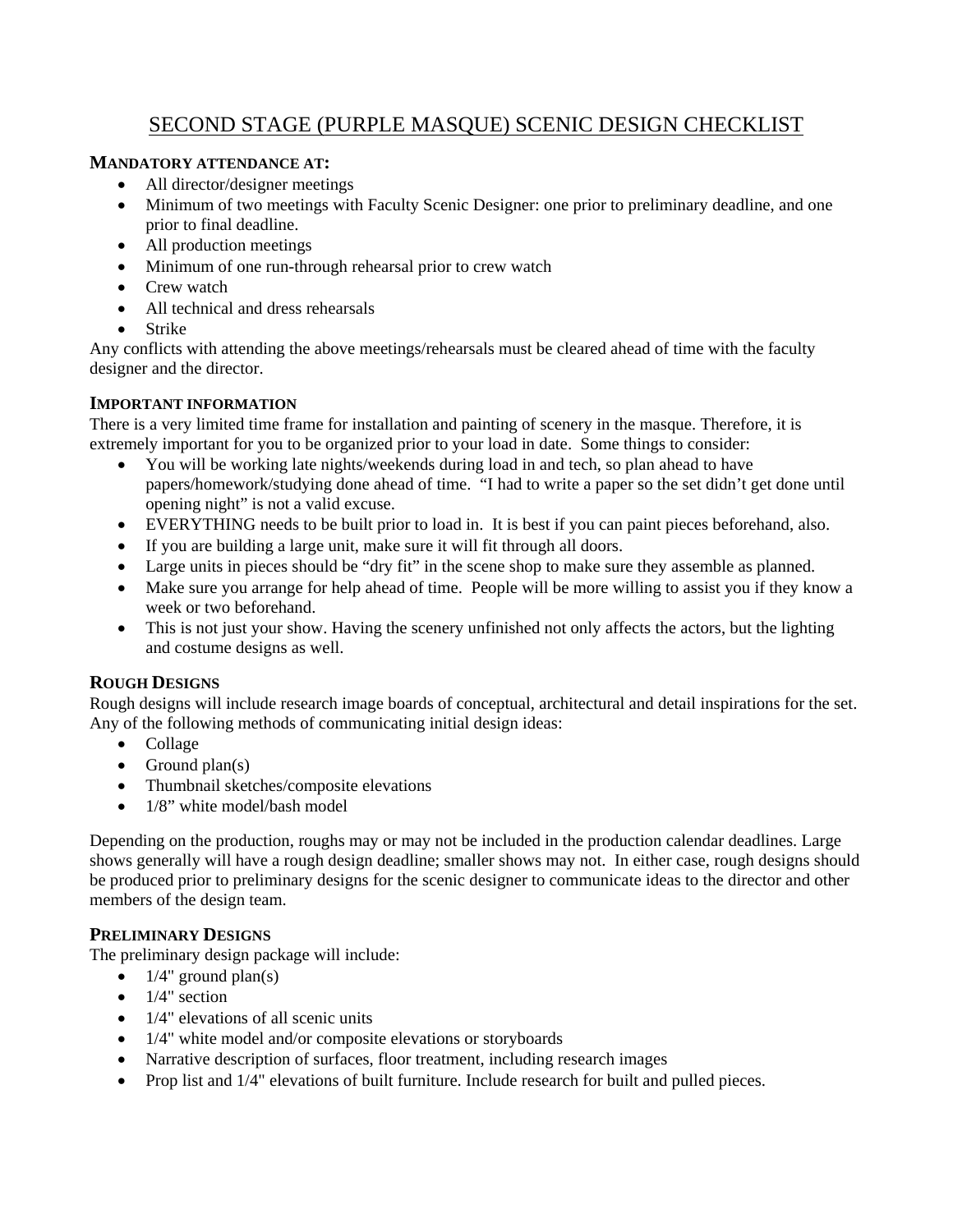The purpose of the preliminary design is to communicate the overall scenic design aesthetic to the director and other members of the production team, as well as communicating the scenic designer's vision to the technical director for budgeting purposes. The preliminary design will be revised as needed to address any artistic and/or budget concerns to create the final design package.

## **FINAL DESIGNS**

The final design package will include:

- $\bullet$  1/2" ground plan(s)
- $\bullet$  1/2" section(s)
- $\bullet$  1/2" shift plot (if needed)
- $\bullet$  1/2" design elevations of all scenic units
- 1" architectural details, decoration and built props.
- Painters elevations of all surfaces, drops, and floor treatments (usually in 1" scale.)
- $\bullet$   $\frac{1}{4}$ " or  $\frac{1}{2}$ " scale model or perspective rendering. A 1/2" scale color model may substitute for paint elevations (include sample paint surfaces in full scale as needed). Prop list
- Set dressing specifications
- Upholstery samples

The purpose of the final design package is to communicate the final scenic design as agreed upon by the director and all designers for the production, and to provide accurate information to the technical director for the successful construction of all scenic elements. Any changes to the final design package must be approved by the director, scenic designer and technical director.

Drafting scale applies to hand-drafted plates; digitally produced drawings may be saved as PDF files and shared with director, stage manager, and other design team members as appropriate. Digital renderings and other color information should be printed by the designer to ensure correct color reproduction.

### **OTHER REQUIREMENTS**

- Masque shows have a lump sum budget.
- Designer must work with other designers, props master and marketing to determine how to equitably divide the budget.
- Design must be approved by Director, Faculty Scenic Designer, and Faculty Technical Director prior to final due date and before beginning construction.
- Designer will be responsible for building, installation, and painting of all scenery. Some shop labor is available for Purple Masque shows. You may want to find volunteer help if necessary.
- Designer must arrange for time to build in the scene shop by contacting the Faculty Technical Director and/or Scene Shop Supervisor.
- Scenery installation usually begins the Thursday before crew watch. Any scenery needing to be installed prior to this date must be cleared with the TD and theatre faculty who teach in the space.
- All props/furniture must be checked out through the Purple Masque manager.
- Designer is responsible for returning space to black and making sure props are returned to appropriate storage during strike.

Students who are completing a Masque design for Practicum credit should turn in all research, prelim and final materials as well as photographs of finished design in order to receive a grade. These materials can be turned in after the show closes.

Any student who fails to follow the rules and requirements laid out in this document will forfeit their right to design another Masque show.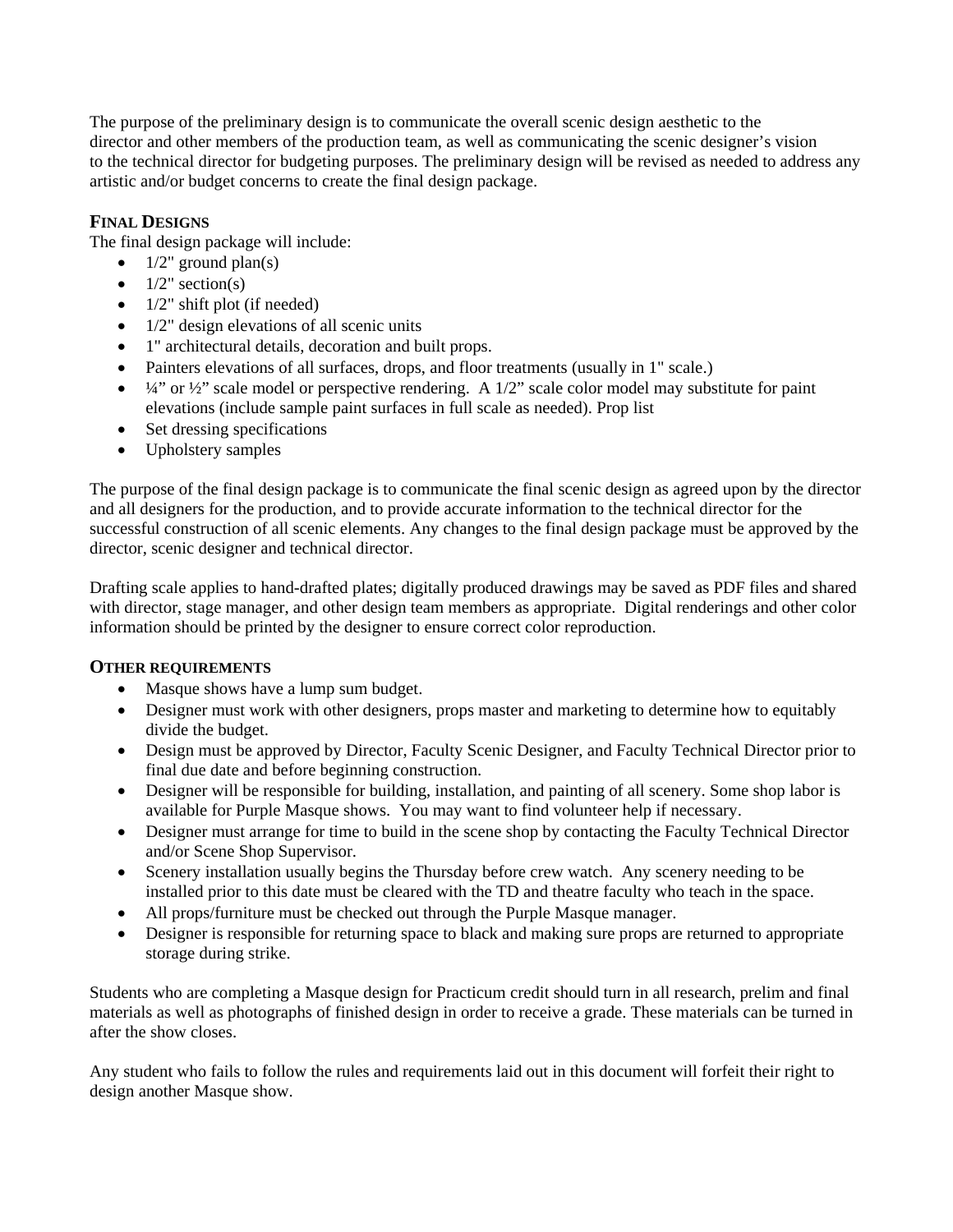# SECOND STAGE (PURPLE MASQUE) LIGHTING DESIGN CHECKLIST

## **MANDATORY ATTENDANCE AT:**

- All director/designer meetings that involve lighting and/or production concept discussions.
- Minimum of two meetings with Faculty Lighting Designer: one prior to preliminary deadline, and one prior to final deadline.
- All production meetings
- Minimum of one run-through rehearsal prior to paper tech.
- Minimum of two run through rehearsals prior to Crew Watch.
- Paper Tech, must be completed prior to drawing Light Plot.
- Crew watch
- Cue Set
- Dry Tech.
- All technical and dress rehearsals
- Lighting Checks
- Strike

Any conflicts with attending the above meetings/rehearsals must be cleared ahead of time with the faculty lighting designer and the director.

### **IMPORTANT INFORMATION**

There is a very limited time frame for rigging lights and writing cues in the Masque. Therefore, it is extremely important for you to be organized prior to your rigging/focus date. Some things to consider:

- You will be working late nights/weekends during rigging, cue set and tech, so plan ahead to have papers/homework/studying done ahead of time. "I had to write a paper so the lights didn't get done until opening night" is not a valid excuse.
- EVERYTHING needs to be planned prior to rigging. Consumables must be ordered one week prior to rigging.
- The area lighting and a side wash are part of the standard plot. These instruments may not be moved or refocused. Concentrate on color selection and specials.
- It is not safe to work on ladders alone. Always have a partner when you rig lights.

**PRELIMINARY DESIGN PACKAGE** (see Production Calendar for due dates):

- Research image boards
- Cue List with all lighting changes described and located in the script.
- $\bullet$   $\frac{1}{4}$ " or  $\frac{1}{2}$ " rough Light Plot with location of all scenic elements and furniture, instruments, channels, etc.
- Brief concept statement

Light Plot and schedules must be approved by Faculty Lighting Designer and TD as well as director prior to completing final package.

**FINAL DESIGN PACKAGE** (see Production Calendar for due dates):

- $\bullet$   $\frac{1}{2}$ " Light Plot with location of all scenic elements and furniture, Instruments, Gels, circuits, gobos, channels, etc.
- $\bullet$   $\frac{1}{2}$  centerline section showing vertical lighting angles.
- Lighting Cue list Cue Number, Cue Description, Cue Location, and Cue Fade Time.
- All necessary supporting lighting schedules (can be done on Lightwright)

Copies of the Light Plot & Schedules should be provided to the director, stage manager, and scenic designer.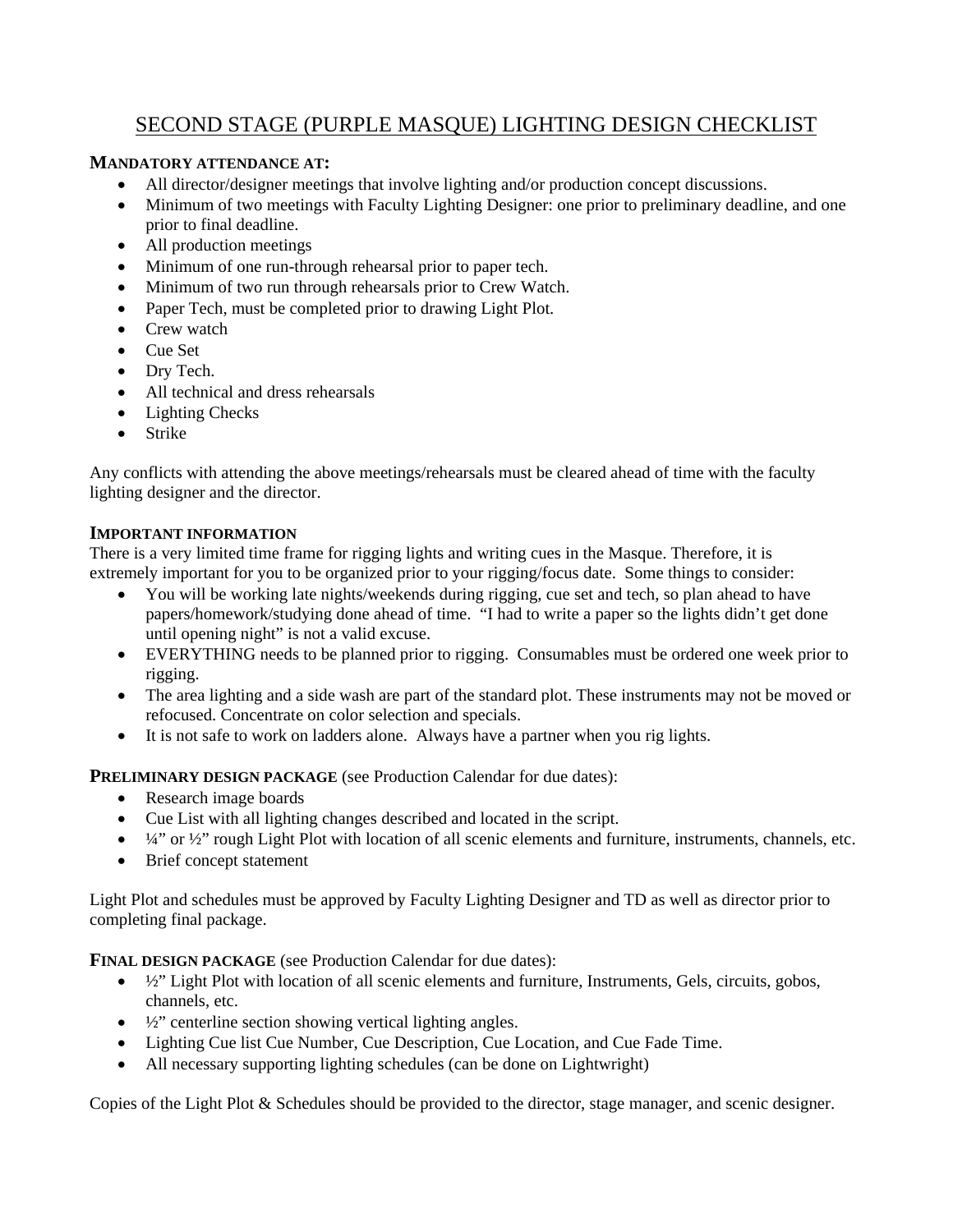#### **OTHER REQUIREMENTS**

- Masque shows have a lump sum budget.
- Designer must work with other designers, props master and marketing to determine how to equitably divide the budget.
- Design must be approved by Director, Faculty Lighting Designer, and Faculty Technical Director prior to final due date and before beginning rigging.
- Designer will be responsible for all rigging, focusing and setting cues. Some Class Lab labor is available for Purple Masque shows. You may want to find volunteer help if necessary. Know your schedule soon enough that you are not working alone.
- Designer must arrange for time in the theatre with the Director, Scenic Designer and Faculty Lighting Designer or his representative. Remember the theatre is not available during classes.
- Lighting installation usually begins the Monday before crew watch.
- All cues should be in the board by Crew Watch.
- Lighting Designer is responsible for returning chairs to normal class configuration when chairs are moved and make sure house lights, rehearsal lights and the ghost light function after all work calls, tech/dress rehearsals and performances
- Any broken instruments, burnt out lamps, or other problems should be reported to the Faculty Lighting Designer or Lighting Assistant ASAP.

Students who are completing a Masque design for Practicum credit should turn in all research, prelim and final materials as well as photographs of finished design in order to receive a grade. These materials can be turned in after the show closes.

Any student who fails to follow the rules and requirements laid out in this document will forfeit their right to design another Masque show.

NOTE: Nichols Theatre and McCain design projects are similar. However, since there is no standard plot in either facility, work must start earlier. All projects need to be approved by the Faculty Lighting Designer prior to execution.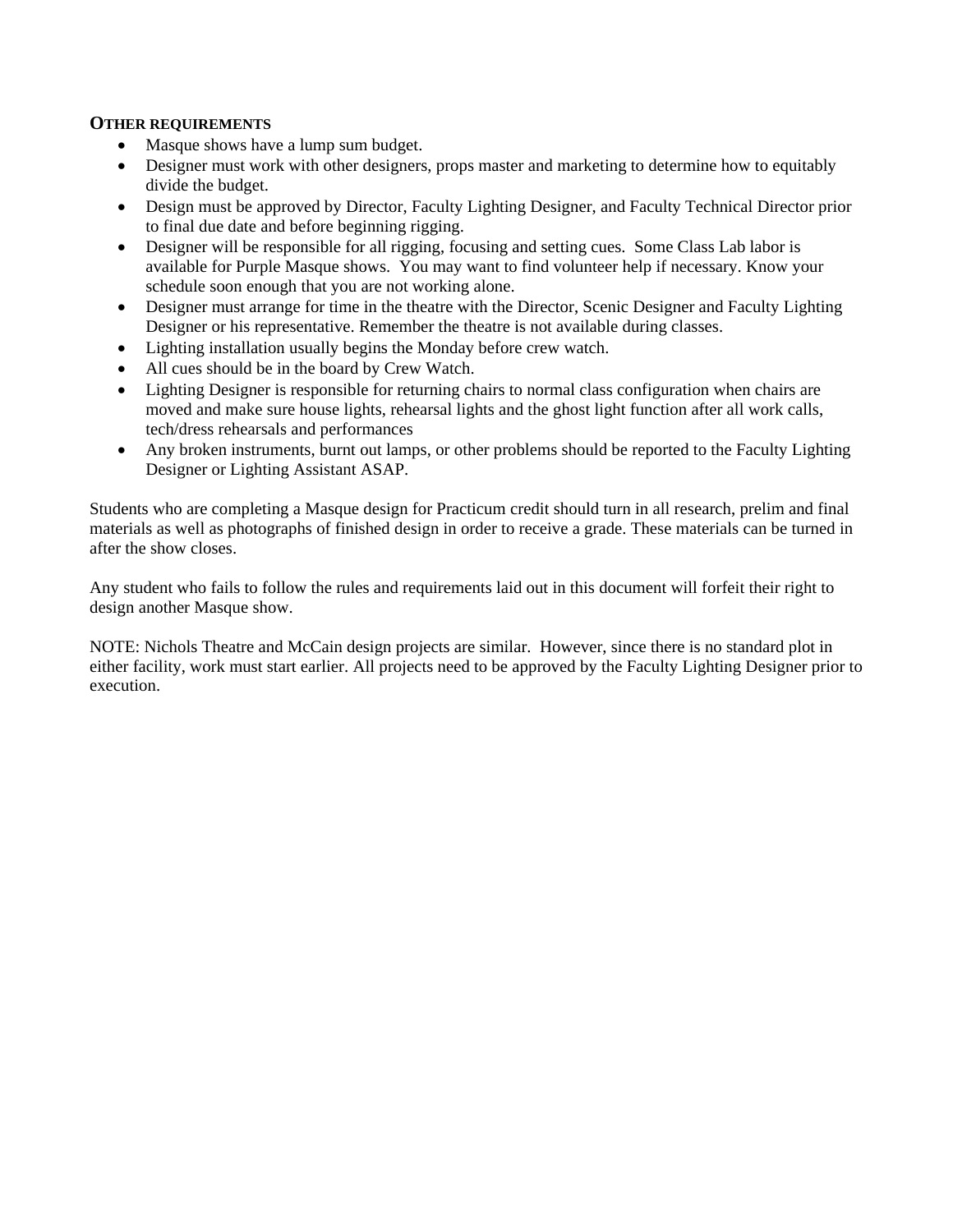# SECOND STAGE (PURPLE MASQUE) SOUND DESIGN CHECKLIST

### **MANDATORY ATTENDANCE AT:**

- All director/designer meetings that involve lighting and/or production concept discussions.
- Minimum of two meetings with Faculty Sound Designer: one prior to preliminary deadline, and one prior to final deadline.
- All production meetings
- Minimum of one run-through rehearsal prior to paper tech.
- Minimum of two run-throughs rehearsals prior to Crew Watch. x Paper Tech, must be completed prior to finishing sound design. x Crew watch
- Cue Set
- Dry Tech.
- All technical and dress rehearsals
- Sound Checks
- Strike

Any conflicts with attending the above meetings/rehearsals must be cleared ahead of time with the faculty lighting designer and the director.

### **IMPORTANT INFORMATION**

- There is a very limited time frame for setting sound and writing cues in the Masque. Therefore, it is extremely important for you to be organized prior to your rigging/setup date. Some things to consider:You will be working late nights/weekends during rigging, cue set and tech, so plan ahead to have papers/homework/studying done ahead of time. "I had to write a paper so the sound didn't get done until opening night" is not a valid excuse.
- EVERYTHING needs to be planned prior to rigging.
- A stereo house feed is standard in the Masque. It is possible to mount two effect speakers on the stage or in the theatre. There are two CD players available in the Masque. Other equipment must be requested and may not be approved.

**PRELIMINARY DESIGN PACKAGE** (see Production Calendar for due dates):

- Research Marker Cues
- Rehearsal CD with necessary effects and preliminary music.
- Cue List with all Sound Cues described and located in the script.
- Block Diagram of all components required for the design. Desired equipment List.
- Brief concept statement

Sound Plot and schedules must be approved by Faculty Sound Designer and TD as well as director prior to completing final package.

**FINAL DESIGN PACKAGE** (see Production Calendar for due dates):

- $\frac{1}{2}$  Ground plan with location of all scenic elements and furniture, & speaker locations.
- $\frac{1}{2}$  centerline section showing vertical speaker placement.
- Sound Cue list Cue Letter, Cue Description, Cue Location, and Cue Fade Time.
- All necessary supporting sound schedules
- All final CD's or sound files required to run and backup final design.
- Operational Cue list indicating levels and fades.

Copies of the Sound Plot & Schedules should be provided to the director, stage manager, scenic and lighting designers.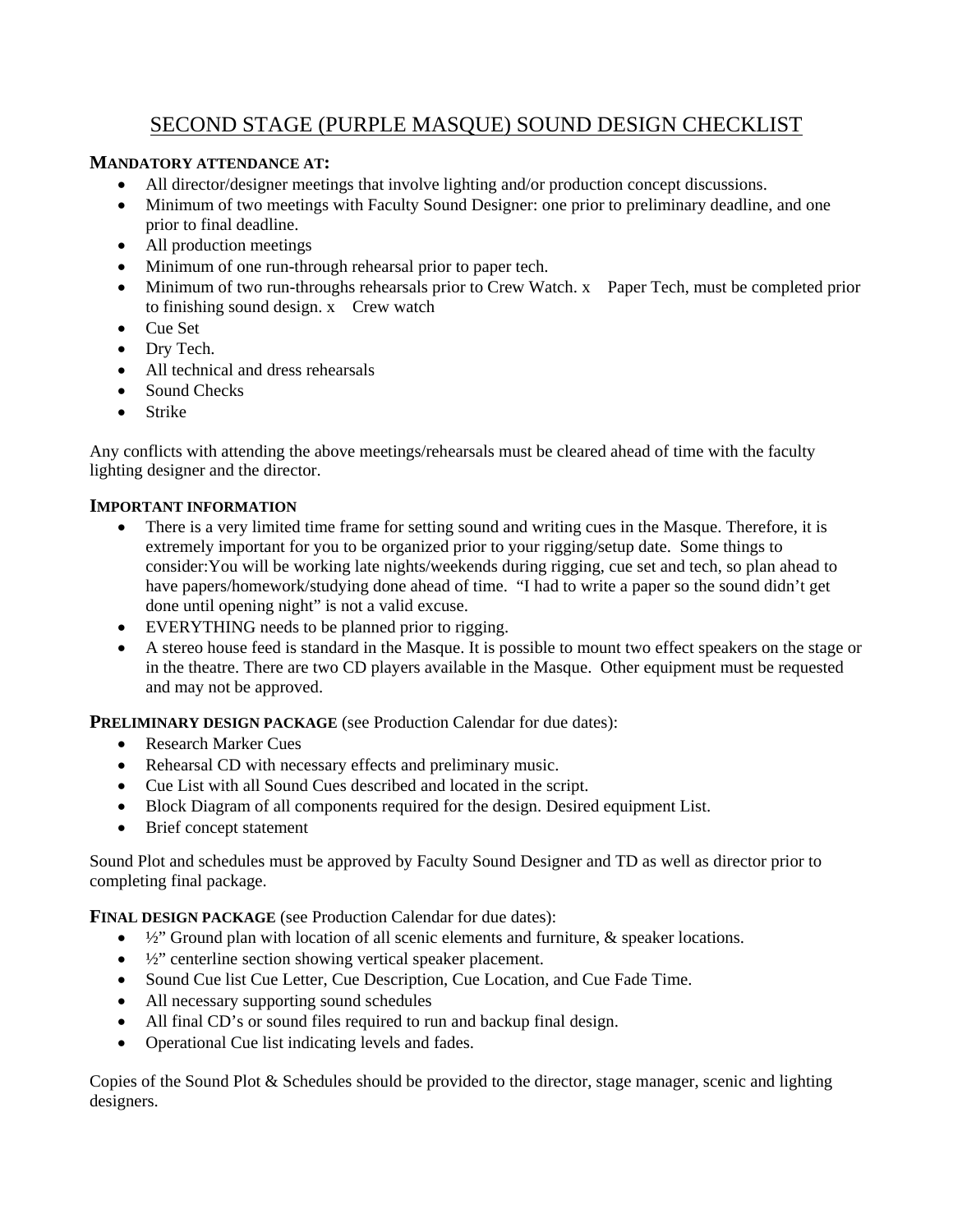#### **OTHER REQUIREMENTS**

- Masque shows have a lump sum budget.
- Designer must work with other designers, props master and marketing to determine how to equitably divide the budget.
- Design must be approved by Director, Faculty Sound Designer, and Faculty Technical Director prior to final due date and before beginning rigging.
- Designer will be responsible for all rigging, recording and setting cues. Some Class Lab labor is available for Purple Masque shows. You may want to find volunteer help if necessary. Know your schedule soon enough that you are not working alone.
- Designer must arrange for time in the theatre with the Director, Scenic Designer and Faculty Sound Designer or his representative. Remember the theatre is not available during classes.
- Sound installation usually begins the Wednesday before crew watch.
- All cues should be planned and running by Crew Watch.
- Any problems should be reported to the Faculty Sound Designer ASAP.

Students who are completing a Masque design for Practicum credit should turn in all research, prelim and final materials as well as photographs of finished design in order to receive a grade. These materials can be turned in after the show closes.

Any student who fails to follow the rules and requirements laid out in this document will forfeit their right to design another Masque show.

NOTE: Nichols Theatre and McCain design projects are similar. However, since the sound systems are more complex in either facility, work must start earlier. All projects need to be approved by the Faculty Sound Designer prior to execution.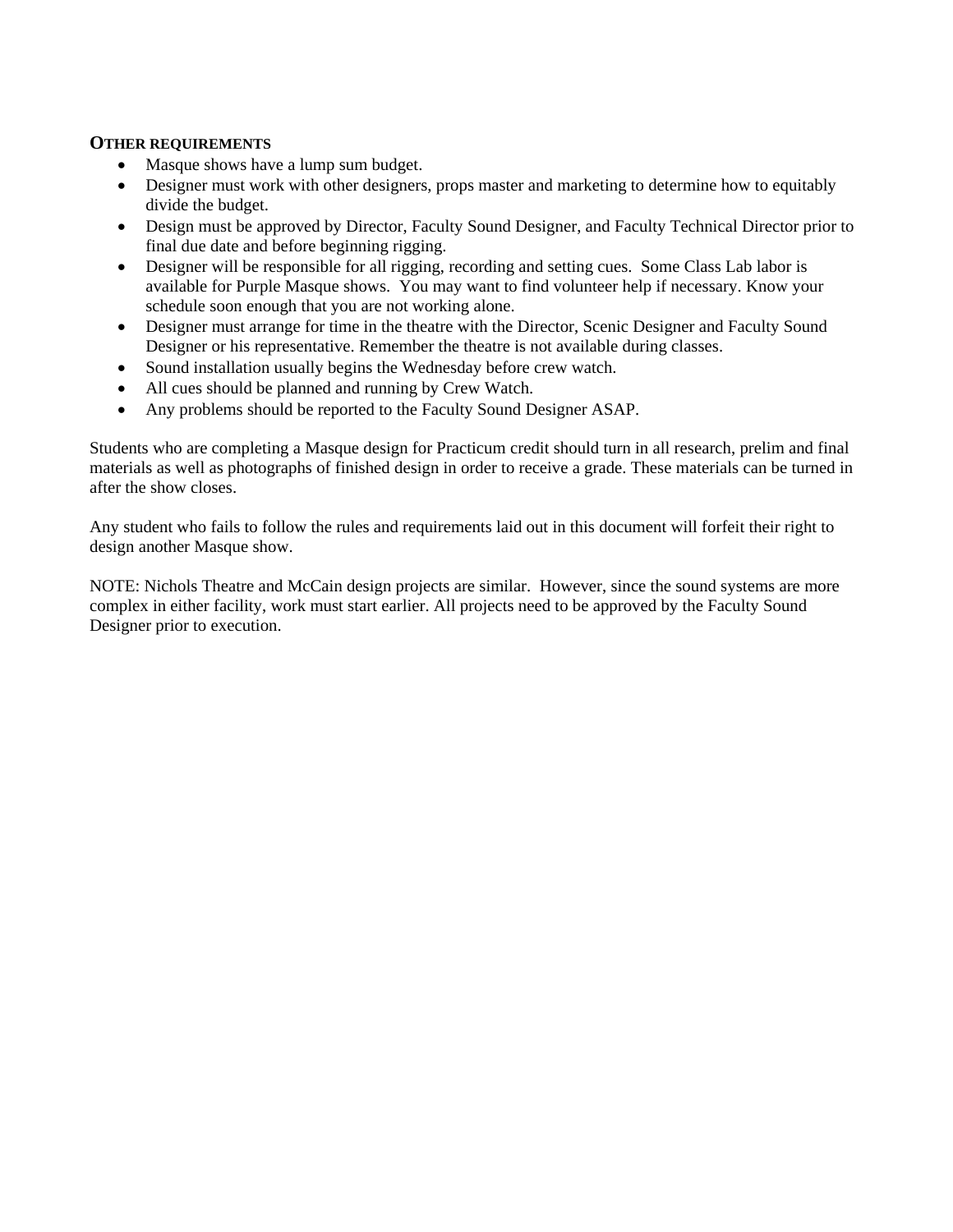# SECOND STAGE (PURPLE MASQUE) COSTUME DESIGN CHECKLIST

As the Costume Designer for a Purple Masque production, you have the following responsibilities:

1. To provide the director with a character/costume design that reflects the director's production concept/artistic approach. Your design must be based on:

A. Your script and character analysis.

B. Your participation in design development with the director and other members of the design team. During these discussions, the group will work together to form insights into the ideas, themes and meanings of the script, and discuss ways to support them visually via sets, lights, costumes and staging. C. Thorough visual and text-based research into cultural and social context or the script, as well as costume research based on character, status, economic level and historic era.

D. Physical constraints of available time labor and budget. (Resources)

2. To organize and complete the physical production of all costume elements, including wigs and make-up. Approaches to this include:

A. Creating and updating a complete costume plot, which lists all items each character wears including wigs and accessories.

B. Creating a Pull / Purchase / Build list which will include each item in the show. This must be done as soon as the design is developed, and will prove invaluable for project management.

C. Obtaining accurate measurements and personal information for each actor.

D. To keep up to date information about all sources of costumes, so that each item can be returned to its appropriate place.

E. Identify all unusual or craft needs as early as possible and discuss with advisor methods of meeting these needs.

F. Create a Costume Bible that contains all show information in one location for easy reference. This is usually done with a tabbed, three ringed binder. All research and a copy of the script should also be a part of this bible.

G. Create a costume calendar with deadlines that you set with input from your advisor and the director. This should include fitting deadlines, pull deadlines and due dates for all necessary paperwork, including plots and fast change schedules for wardrobe crews.

H. Scheduling fittings (through the stage manager), and being prepared for them by having all available items ready. The more organized and prepared you are, the more your actors will respect you.

3. Maintain your costume budget.

A. Create a budget breakdown. You do this by taking your initial budget figure (given to you by the director or your advisor), remove 10% as a contingency fund, estimate dry cleaning for items that can't be washed (figure about \$3-\$5 per item) and remove that. What you end up with is your budget. Analyze your script and plot for # of costumes required and divide into your budget amount. This is your per costume allowance. Now look and see if you have any specific items that you know you will have to purchase to support your design. Can you adjust your figures to accommodate this? You may need to go back to the director and ask him/her to re-evaluate the amount given you. This should be discussed in the design meetings. Finalized budgets are to be reviewed with advisor on the budget due date listed in calendar. You are expected to remain on top of your budget.

B. Create a budget sheet. The format is up to you, but you need to be able to record the following information for each purchase: date, item purchased, production, requisition #,

vendor, amount, method used for purchasing and running total of expenditures. You

must get a requisition from Karen in the main office for every purchase, and you are not allowed to make any purchases until you have met with your advisor and learned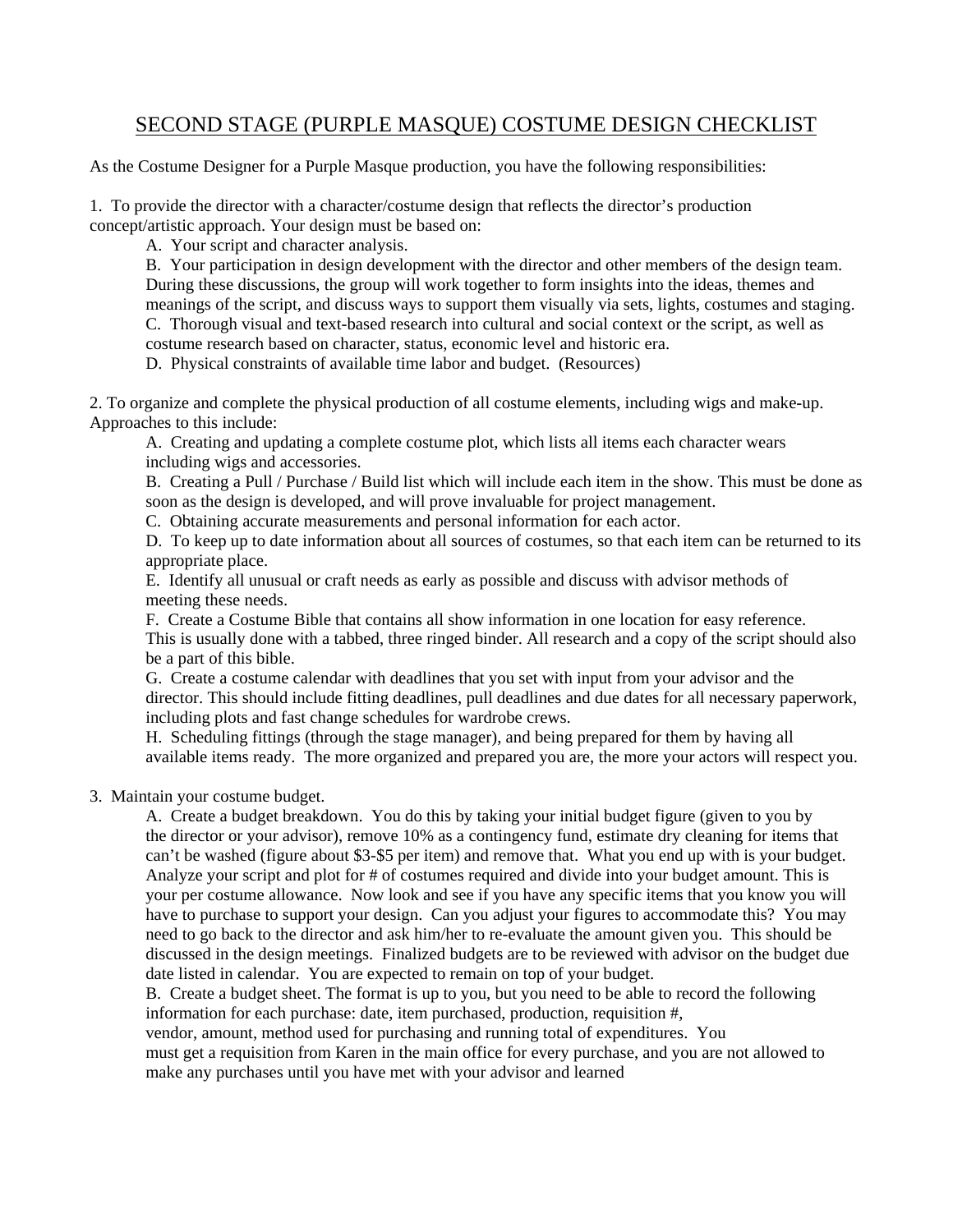purchasing procedures. NEVER throw away receipts and always make a Xerox copy of them; they must be turned in to Lori within 24 hours of purchase with the requisition # on them. C. Always know where you are on your budget.

4. Organize the costumes and your paperwork for the Wardrobe crew. Be prepared for Crew Watch, Load-in and Dress rehearsals.

A. Attend a full run-through of the production the week before tech (at least; try to attend the first full stumble-through). Make notes about costume changes; where they have to happen, how long you have to make them, do the actors have to "travel" to make their next entrance, etc. Incorporate these notes into your costume plot to create a "running plot"; this is what you will give the wardrobe crew. This is also the time to point out to the director any problems with staging that can be easily fixed to help with wardrobe changes. Earlier in the rehearsal process is better than later to discuss this, and don't be surprised if the Director does not want to change something.

B. At the beginning of Crew Watch, discuss professional behavior with both the crew and cast. This includes respect for costumes, and the actors responsibility to hang them up and report maintenance notes, respect for each other's need to focus on their jobs before, during and after the show, and cleanliness in the dressing area.

C. Direct your crew's attention towards any costume changes during the Crew Watch.

D. During Load-in (usually Sunday of Tech), all costumes must be labeled (including shoes, t- shirts and tights). A costume inventory/check-in/out book must be created by the crew,

including pre-set lists for changes if necessary. Laundry responsibilities are assigned at this time; all costumes with labeled ditty bags, iron and ironing board, inventory sheets, wigs, etc are taken to Masque dressing room. If a quick-change rehearsal is necessary, this is the day to do it; it may require doing your load-in earlier in the day or on Saturday.

E. First Dress. Be there at the same times as your crew is called an guide them through their first inventory. Watch them do their pre-sets. Be available and APPROACHABLE for the

actors to ask you questions, but remember that by the next dress, the questions should go to the crew, then to you. Work with the crew too so that they will be comfortable dealing

with actor questions and issues. Remember that everyone is having a lot of new

information thrown at them in one night, you included, so it is ok to be stressed. Just try to keep a sense of humor.

F. During the following dress rehearsals, your job is to back away from the running of the show in gradual steps, allowing the crew to assume more responsibility.

G. Strike. You need to be prepared for strike by knowing what needs to be dry-cleaned, hand washed or laundered. You also must see to the return of all costume items after cleaning, either to stock or the person/place from which they came.

5. To deliver and maintain the artistic integrity of the Costume Design within the production concept. Direct methods of this include:

A. Creating a visual means of communicating your design to the Director, design team and cast (for main-stage, costume shop) that is clear and understandable. Your method of communication is up to you (renderings, collages, etc), but it must reflect the concept of

the show as well as your character ideas and specific costume design.

B. Attend all design and production meetings and actively participate in all discussion; you are not limited to the costume area, and should not be surprised if others discuss costumes.

However, take copious notes of all costume-related discussions in meetings...these will become very important.

C. Include the Director and other members of the design team as much as possible; invite everyone down to look at completed costumes. Solicit feedback within boundaries; keep an open mind, but decide what you feel is important.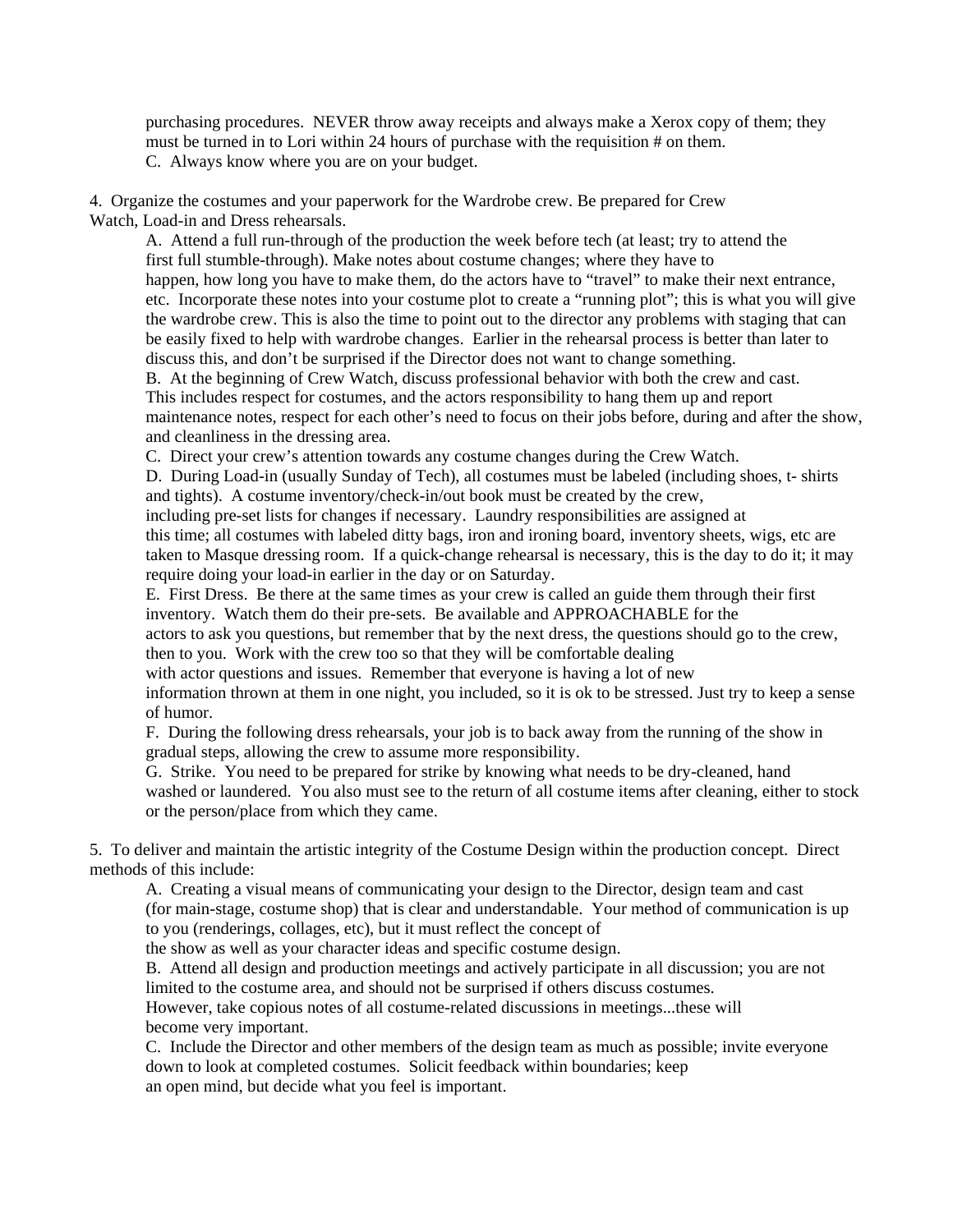D. Include the actor as much as possible and ask for information about movement, action or staging that could impact costume. Discuss your vision of the character with them and

answer any questions they might have. Most actors want to look GOOD; your job is to make them look like the character. The better the actor understands this, the better they

will look. Never underestimate the value of your time spent in fittings.

E. Dress rehearsals are your only chance to edit and polish your design in full sale. Take notes and pay attention. Meet with the director every evening to discuss notes. Your director

has a very strong interest in how his/her characters look, and it is important to respect

that. Make changes as quickly as possible; the more times you can review/correct your design, the better it will be.